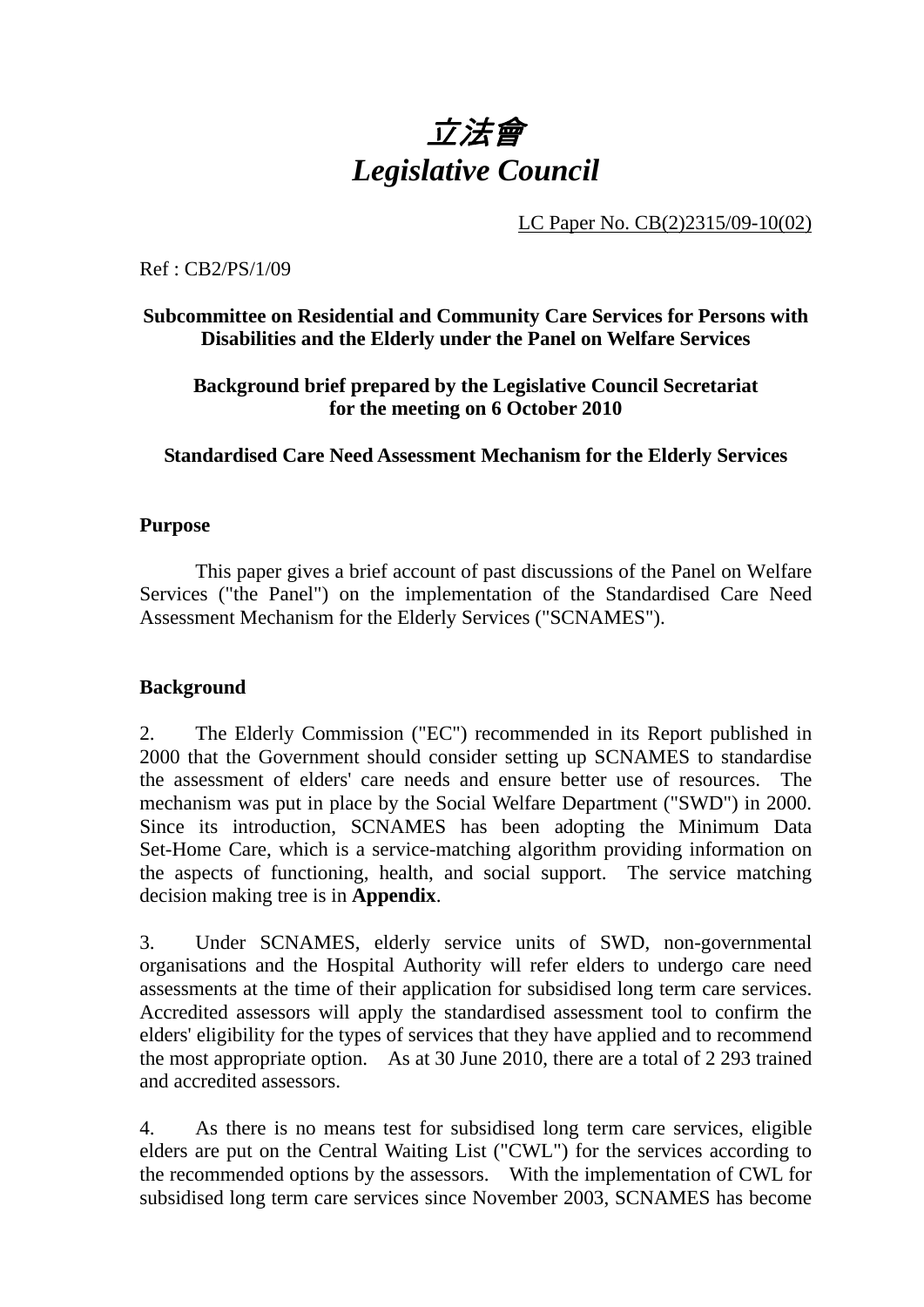the assessment mechanism for eligibility screening for applications for the full range of government subsidised long term care services, covering admission to homes for the aged, care-and-attention homes, nursing homes, day care centres for the elderly, enhanced home and community care services, and integrated home care services (for disabled and frail cases).

## **Deliberations by members**

5. The Panel discussed the implementation of SCNAMES at its meeting held on 8 January 2001. Since then the Panel discussed the subject from time to time in relation to the waitlisting situation of subsidised residential care services for the elderly.

### Service matching and prioritisation

6. Members were concerned whether an elder, who was considered suitable for a particular type of service after undergoing SCNAMES, would be denied of the service because of the tight provision of such service. Concern was also raised as to whether the assessment tool was used to suppress the demand on the provision of elderly services. Members also expressed concern about the provision of services if the assessment results showed that two types of services were suitable for the applicant.

7. The Administration explained that the service matching and the provision of services for the elderly were two separate issues. SCNAMES was not used to suppress demand for elderly services but to provide an objective and scientific framework to ascertain the elders' eligibility for elderly services. Members were assured that the service matching aimed to provide the elders with the most suitable type of services according to the assessment results, and that elders would not be denied of the service on account of a tight provision of such service was tight. Members were also advised that the Administration was fully aware of the increasing demand for elderly services, particularly residential care services for the elderly. To this end, the Administration had been closely monitoring the adequacy of the provision of elderly services and had put in significant resources over the past years to improve the waitlisting situation.

8. The Administration advised that elders who were on CWL would be encouraged to try the enhanced home and community care services. Should they agree to try the new services, their applications for subsidised residential care homes would be suspended for the time being. They would however have the flexibility to re-activate their applications for subsidised residential care homes if they so wished and their original dates of application would be recognised. The Administration further advised that if two options were found to be suitable for the elderly, say, home care service and residential care service, the elderly would most likely be encouraged to use the former. Nevertheless, the wish of the elderly would always be respected.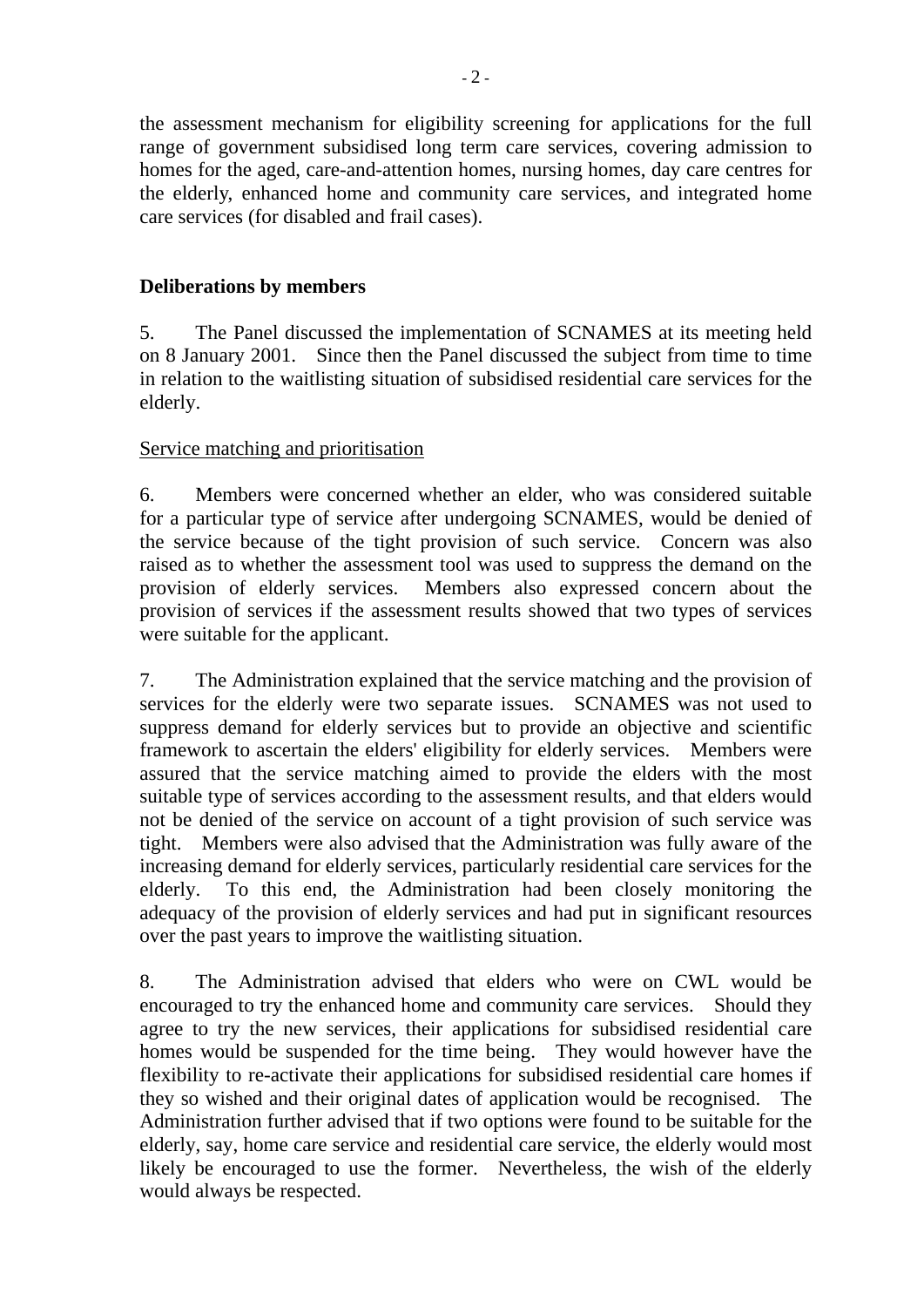9. Some members held the view that it was meaningless to carry out an assessment to ascertain the elders' eligibility for elderly services if the provision of such services lagged far behind the demand. These members considered that the Administration should give a pledge for eligible elders to be provided with the needed services within a specified period of time.

#### Mechanism of reassessment

10. Members also questioned the arrangement for reassessment of care needs if the elder's health condition had changed. The Administration advised that the objective of SCNAMES did not stop at finding a service which could match the need of the elderly. After an elder had been assessed for admission to a particular type of service, the service provider would draw up an individual care plan for the elder concerned according to the assessment results and related information. Under SCNAMES, a service provider had the responsibility to monitor the health condition of the elderly persons under its care. If the health condition of an elder was found to have changed, another assessment on the elder's health condition would be conducted, which would focus on ascertaining whether the existing care service was still appropriate or whether other types of service should be provided.

#### Service monitoring

11. Members were advised that SWD had set up five multi-disciplinary Elderly Services Standardized Care Need Assessment Management Offices (SCNAMOs) in March 2000 to monitor the operation of SCNAMES, maintain the quality of assessment of accredited assessors, train accredited assessor, oversee the service demand and utilisation, etc. Members were further advised that social workers including those serving in family service centres, medical social service units and multi-service centres for the elderly, nurses, occupational therapists and physiotherapists working in clinics and hospitals were recognised as potential accredited assessors. They were required to go through structured training programmes and pass the examination before they were accredited to take up the assessment responsibility. SCNAMOs would provide training for accredited assessors and organise briefing sessions for service providers in order to provide them with the necessary knowledge on the standardised assessment tool. Each assessment under SCNAMES could on average be completed in eight days from the date of referral.

12. This apart, a formal appeal mechanism including Regional Appeal Committees and Central Appeal Board had been set up to handle appeals. Some members considered that Regional Appeal Committees and Central Appeal Board should include representatives from a wide spectrum of the community.

#### Review of the assessment tool

13. At the Panel meetings on 7 July and 20 October 2003, members were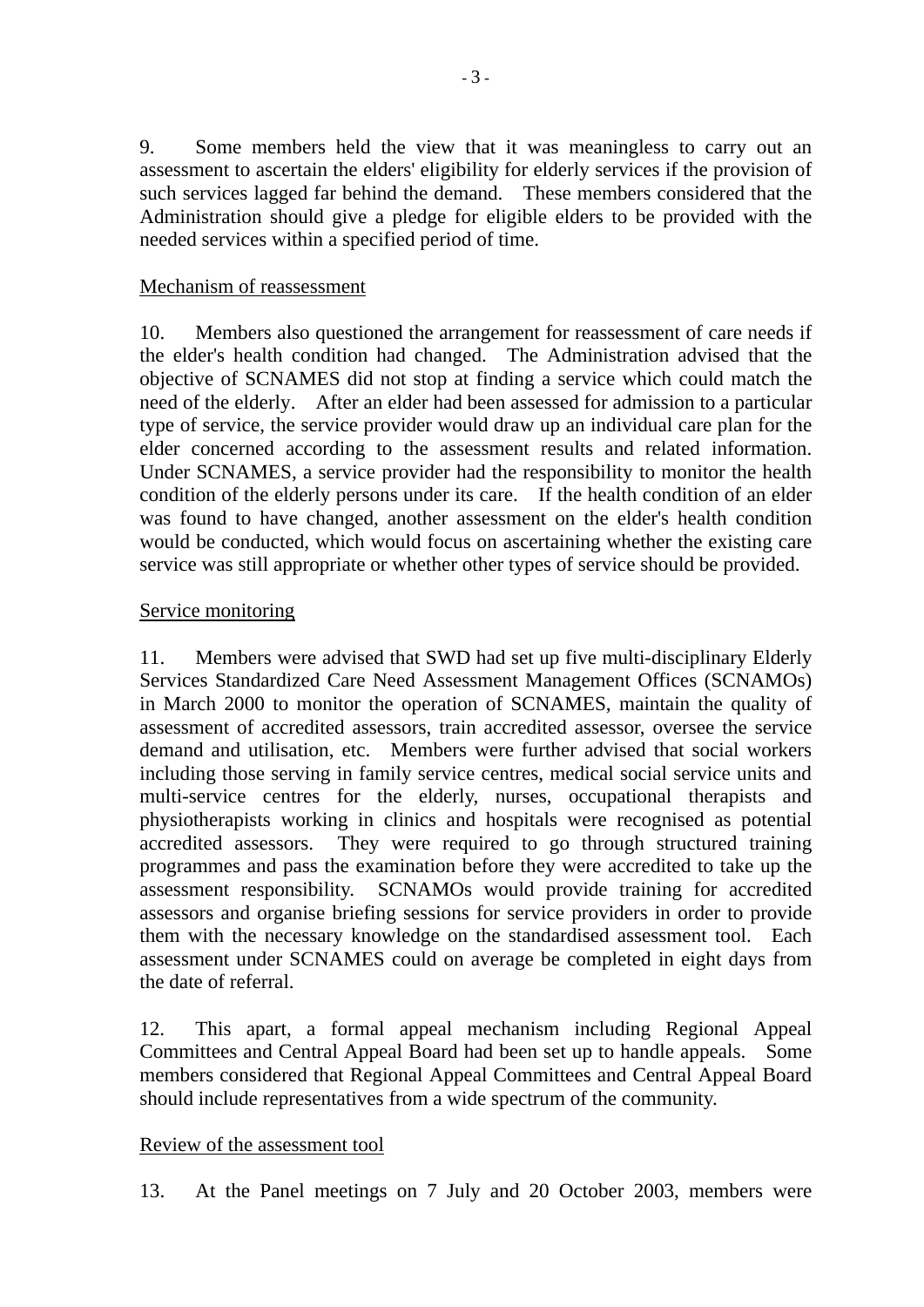advised that the Administration had conducted surveys on users' feedback on SCNAMES. According to feedbacks collected from assessors, caseworkers, service providers and service users, the stakeholders were satisfied with the clarity and comprehensiveness of the operational procedures. Elders who went through the assessments also responded positively to the mechanism. The community showed increasing acceptance of the mechanism as a tool to help ascertain the impairment levels and service needs of the service users.

14. Some members and deputations had repeatedly urged the Administration to review SCNAMES expeditiously with a view to improving the assessment mechanism when the subject of provision of subsidised residential care services for elders who had long term care needs was discussed. Members were advised that the applicants' impairment level was assessed according to their abilities in activities of daily living, physical functioning, communication, memory, behaviour and emotion, as well as their health conditions. A review of the assessment criteria would be conducted if such a need arose. Moreover, the need for a review of SCNAMES would be covered in the consultancy study being led by EC in the context of possible service enhancement on community care services with a view to further encouraging elders to age in place and thus avoid premature and unnecessary institutionalisation.

#### **Relevant papers**

15. Members are invited to access the Legislative Council website at http://www.legco.gov.hk/ to view the Administration's papers for, and the relevant minutes of the meetings of the Panel on 8 January 2001, 7 July and 20 October 2003, and 11 January and 6 February 2010.

Council Business Division 2 Legislative Council Secretariat 30 September 2010